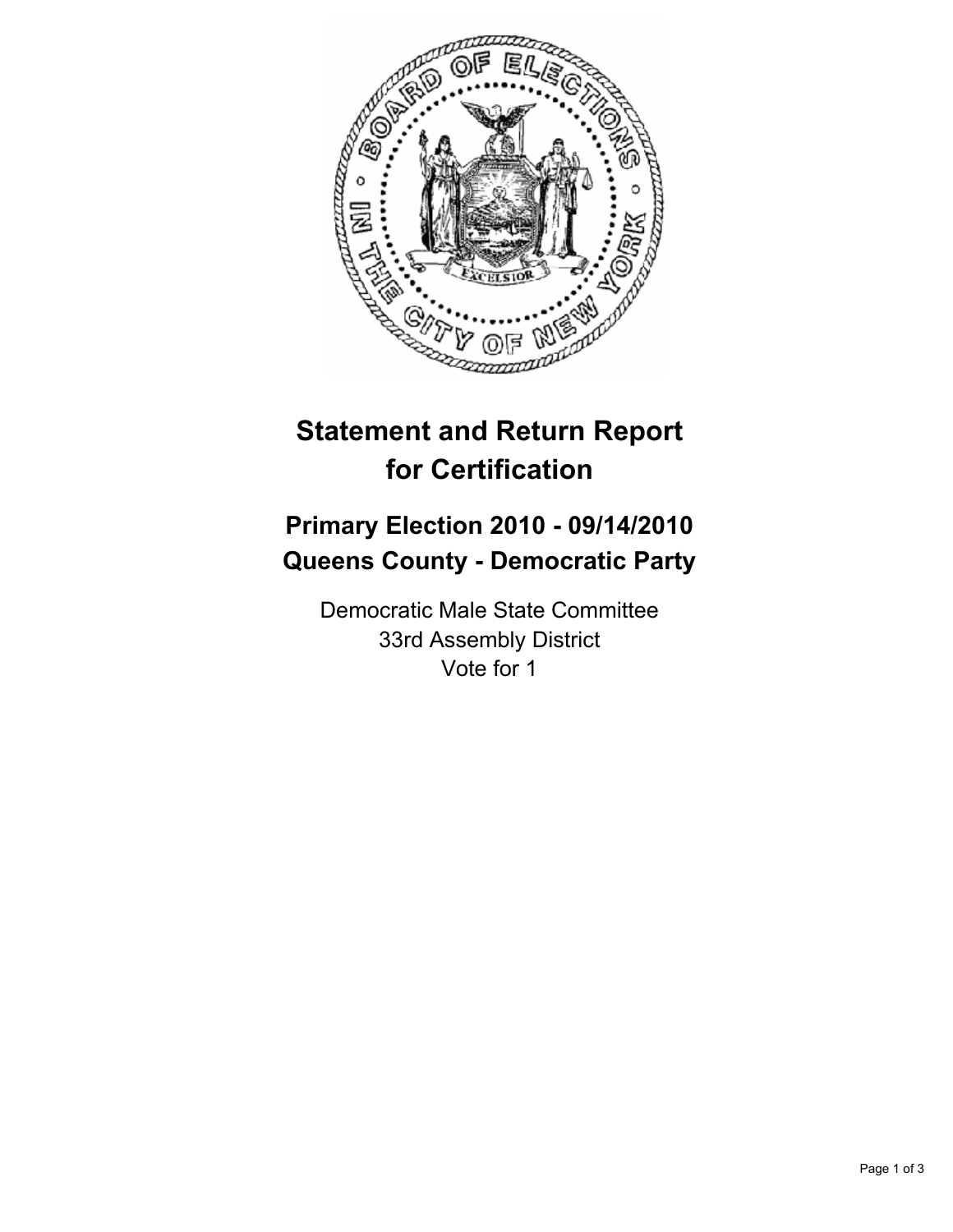

### **Assembly District 33**

| <b>Total Votes</b>    | 4.045 |
|-----------------------|-------|
| NICK ISHER (WRITE-IN) |       |
| DONNIE M WHITEHEAD    | 1,827 |
| <b>LEROY MANUEL</b>   | 2.217 |
| AFFIDAVIT             | 27    |
| ABSENTEE/MILITARY     | 137   |
| <b>EMERGENCY</b>      |       |
| PUBLIC COUNTER        | 5,393 |
|                       |       |